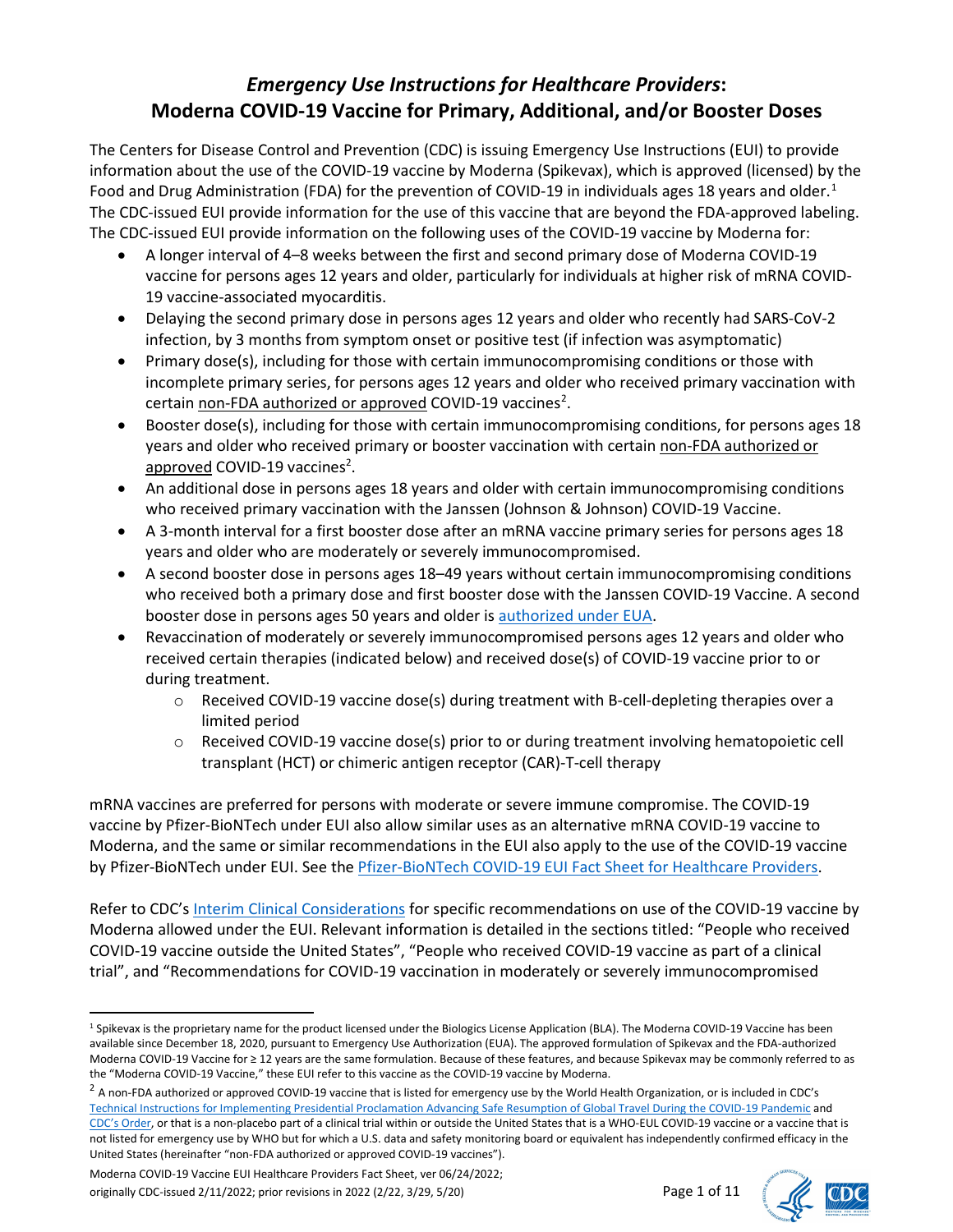people." For additional information about the COVID-19 vaccine by Moderna COVID-19, refer to the [Spikevax](https://www.fda.gov/emergency-preparedness-and-response/coronavirus-disease-2019-covid-19/moderna-covid-19-vaccine) package insert or the [Full Emergency Use Authorization \(EUA\) Prescribing Information](https://www.fda.gov/emergency-preparedness-and-response/coronavirus-disease-2019-covid-19/moderna-covid-19-vaccine) (FDA, 2022).

## **What are EUI and why is CDC issuing EUI for the COVID-19 vaccine by Moderna?**

In 2013, the Pandemic and All-Hazards Preparedness Reauthorization Act included a new provision that allowed for the issuance of EUI to permit CDC to inform healthcare providers and recipients about certain uses of FDA-approved or cleared medical products. Specifically, EUI inform healthcare providers and recipients about such products' approved, licensed, or cleared conditions of use. The CDC Director has statutory (legal) authority to create, issue, and disseminate EUI before or during an emergency.

The COVID-19 vaccine by Moderna was approved by the FDA on January 31, 2022 as a 2-dose primary series for active immunization to prevent COVID-19 in persons ages 18 years and older. CDC is issuing these EUI to provide information about use of the COVID-19 vaccine by Moderna for primary, additional, and/or booster doses that extend beyond its FDA-approved labeling as described further under "Who can receive the COVID-19 vaccine by Moderna" and "What are the doses and intervals of the COVID-19 vaccine by Moderna for primary, additional, and/or booster doses".

#### **What is COVID-19?**

Coronavirus disease 2019 (COVID-19) is an infectious disease caused by the novel coronavirus, SARS-CoV-2, that emerged in late 2019. It is predominantly a respiratory illness that can affect other organs. People with SARS-CoV-2 infection have reported a wide range of symptoms, ranging from no symptoms to severe illness. Symptoms may appear 2 to 14 days after exposure to the virus. Symptoms may include fever or chills, cough, shortness of breath, fatigue, muscle or body aches, headache, new loss of taste or smell, sore throat, congestion or runny nose, nausea or vomiting, and diarrhea.

#### **Who can receive the COVID-19 vaccine by Moderna?**

The below describes who can receive the COVID-19 vaccine by Moderna under EUI. The COVID-19 vaccine by Pfizer-BioNTech can also be used under EUI for similar uses as an alternative mRNA COVID-19 vaccine (see the Pfizer-BioNTech [EUI Fact Sheet for Healthcare Providers\)](https://www.cdc.gov/vaccines/covid-19/eui/downloads/pfizer-HCP.pdf).

- Persons ages 12 years and older, particularly those at higher risk of mRNA COVID-19 vaccineassociated myocarditis, may receive a second primary dose of the COVID-19 vaccine by Moderna after a longer interval of 4–8 weeks following the first primary dose.
- Persons ages 12 years and older who recently had SARS-CoV-2 infection may receive the second primary dose after a deferral period of 3 months from symptom onset or positive test (if infection was asymptomatic)
- Persons ages 12 years and older who received an incomplete primary series (e.g., only the first dose of 2-dose primary series) with certain non-FDA authorized or approved COVID-19 vaccines should receive a primary dose of the COVID-19 vaccine by Moderna.
- Persons ages 18 years and older who have received primary vaccination with certain non-FDA authorized or approved COVID-19 vaccines should receive a booster dose of the COVID-19 vaccine by Moderna.
- Persons ages 18–49 years without certain immunocompromising conditions who received both a primary dose and a first booster dose of the Janssen COVID-19 Vaccine may receive a second booster dose of the COVID-19 vaccine by Moderna. A second booster dose in persons ages 50 years and older is [authorized under EUA.](https://www.fda.gov/news-events/press-announcements/coronavirus-covid-19-update-fda-authorizes-second-booster-dose-two-covid-19-vaccines-older-and)
- For certain moderately or severely immunocompromised persons:
	- $\circ$  Ages 12 years and older who received primary vaccination with certain non-FDA authorized or approved COVID-19 vaccines should receive an additional primary dose of the COVID-19 vaccine by Moderna.
	- $\circ$  Ages 18 years and older who received primary vaccination with the Janssen COVID-19 Vaccine should receive an additional dose with the COVID-19 vaccine by Moderna.

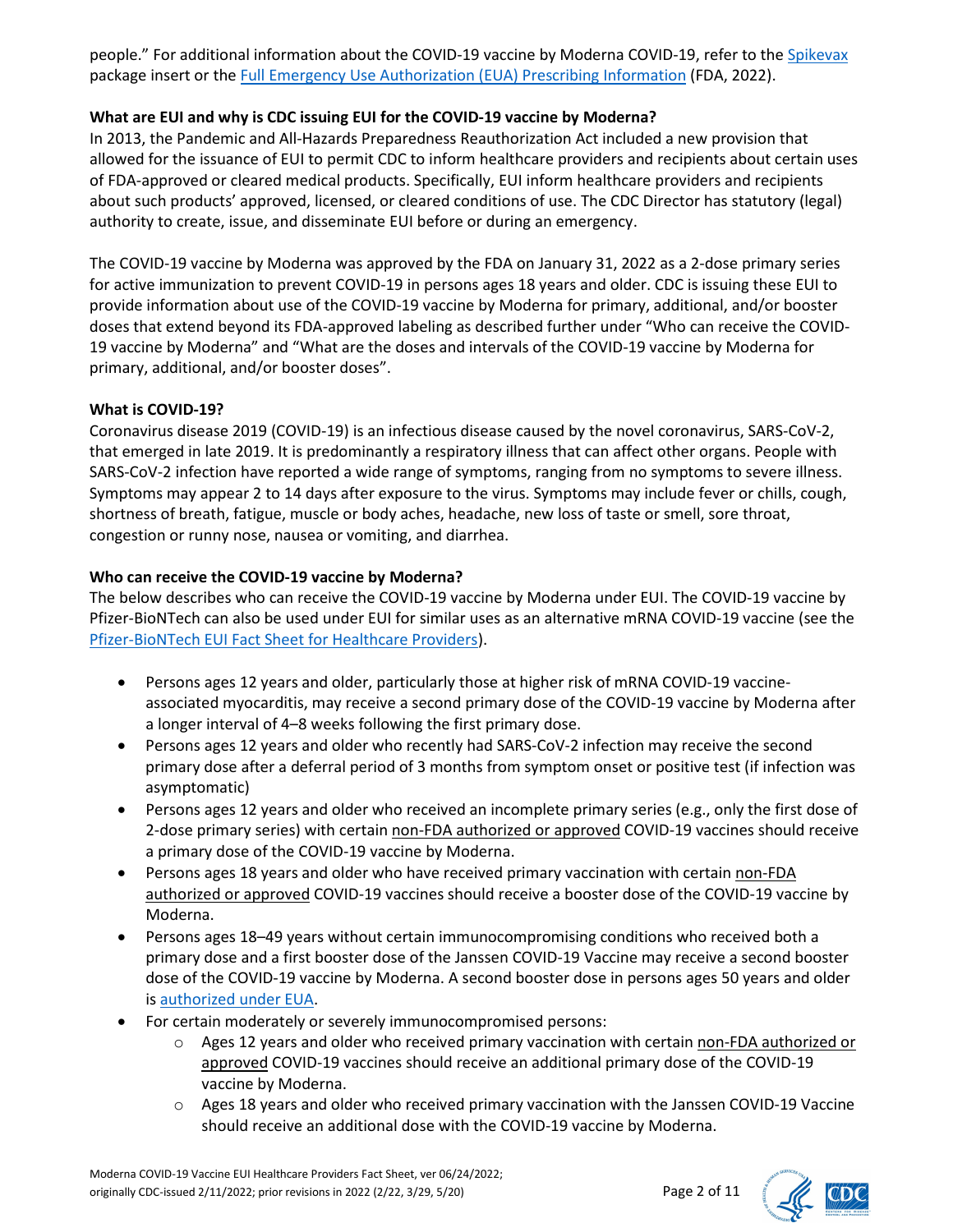- $\circ$  Ages 12 years and older who received certain therapies (indicated below) and received dose(s) of COVID-19 vaccine prior to or during treatment should be revaccinated with the COVID-19 vaccine by Moderna for any doses received before or during treatment.
	- Received COVID-19 vaccine dose(s) during treatment with B-cell-depleting therapies over a limited period
	- Received COVID-19 vaccine dose(s) prior to or during treatment involving HCT or CAR-T-cell therapy

## **What are the doses and intervals of the COVID-19 vaccine by Moderna for primary, additional, and/or booster doses?**

- A second primary dose of the COVID-19 vaccine by Moderna (100 μg in 0.5 mL from red-capped multidose vial) should be administered intramuscularly to persons ages 12 years and older; this may be 4–8 weeks after the first primary dose. The approved interval is 4 weeks after the first dose, but an 8 week interval may be optimal for some people.
- A second primary dose of the COVID-19 vaccine by Moderna (100 μg in 0.5 mL from red-capped multidose vial) may be delayed by 3 months from symptom onset or positive test (if infection was asymptomatic) in persons ages 12 years and older who recently had SARS-CoV-2 infection
- A primary dose, including as an additional primary dose for those with certain immunocompromising conditions, of the COVID-19 vaccine by Moderna (100 μg in 0.5 mL from red-capped multidose vial) should be administered intramuscularly to persons ages 12 years and older at least 28 days after primary vaccination with certain non-FDA authorized or approved COVID-19 vaccines.
- A first booster dose of the COVID-19 vaccine by Moderna (50 μg in 0.25 mL from red-capped multidose vial) should be administered intramuscularly for persons ages 18 years and older who completed an mRNA COVID-19 vaccine primary series or primary vaccination with a series t included certain non-FDA authorized or approved COVID-19 vaccines: at least 3 months after completion of primary vaccination for persons with certain immunocompromising conditions or at least 5 months after completion of primary vaccination for persons without certain immunocompromising conditions.
- A second booster dose with the COVID-19 vaccine by Moderna (50 μg in 0.25 mL from red-capped multidose vial) may be administered intramuscularly at least 4 months after the first booster dose to persons 18–49 years of age without certain immunocompromising conditions who received both a primary dose and first booster dose with the Janssen COVID-19 Vaccine.
- An additional dose with the COVID-19 vaccine by Moderna (100 μg in 0.5 mL from red-capped multidose vial) should be administered intramuscularly for persons ages 18 years and older with certain immunocompromising conditions at least 28 days after a primary dose with the Janssen COVID-19 Vaccine (e.g., 1 primary dose of the Janssen COVID-19 Vaccine followed by an additional dose with an mRNA COVID-19 vaccine at least 28 days after the primary dose). People who received both 1 primary dose and 1 booster dose of the Janssen COVID-19 Vaccine or 1 primary dose of the Janssen COVID-19 Vaccine followed by 1 booster dose of an mRNA COVID-19 vaccine should receive an additional dose with the COVID-19 vaccine by Moderna (100 μg in 0.5 mL from red-capped multidose vial) at least 2 months after the booster dose.
- Revaccination with the COVID-19 vaccine by Moderna for any doses received before or during treatment with certain therapies (indicated below) for persons ages 12 years and older.
	- $\circ$  Received COVID-19 vaccine dose(s) during treatment with B-cell-depleting therapies over a limited period: the suggested interval to start revaccination is about 6 months after completion of the B-cell-depleting therapy
	- o Received COVID-19 vaccine dose(s) prior to or during treatment with HCT or CAR-T-cell therapy: revaccination at least 3 months after treatment

Refer to CDC's [Interim Clinical Considerations](https://www.cdc.gov/vaccines/covid-19/clinical-considerations/covid-19-vaccines-us.html) for specific and the latest dosing recommendations (e.g., number of doses, dosing intervals, revaccination) that may vary for individuals with certain medical conditions and/or in certain circumstances, which differ from or extend beyond the FDA-authorized and/or FDA-approved labeling.



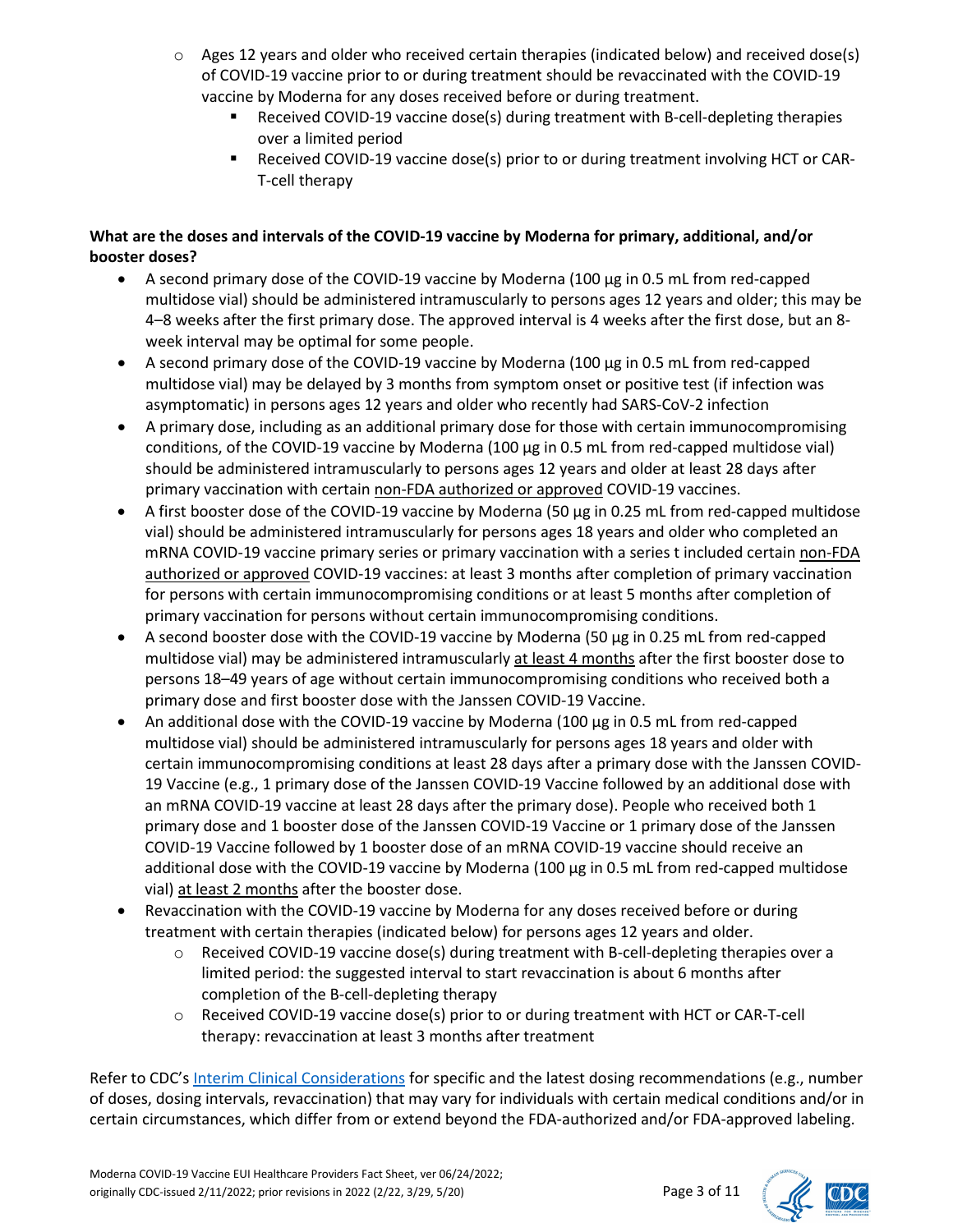See [Table 3](https://www.cdc.gov/vaccines/covid-19/clinical-considerations/interim-considerations-us.html#table-03) COVID-19 vaccination schedule for moderately or severely immunocompromised people in CDC's [Interim Clinical Considerations](https://www.cdc.gov/vaccines/covid-19/clinical-considerations/covid-19-vaccines-us.html) for the latest dosing recommendations. On a case-by-case basis, providers of moderately or severely immunocompromised patients who are ages 12 years and older may administer the COVID-19 vaccine by Moderna outside of the FDA-authorized or FDA-approved labeling and CDC recommended dosing intervals based on clinical judgment when the benefits of vaccination are deemed to outweigh the potential and unknown risks for the recipient.

#### **What are the formulations of the COVID-19 vaccine by Moderna that these EUI apply to?**

The EUI apply to the FDA-approved formulation of the COVID-19 vaccine by Moderna (supplied in a red-capped multidose vial containing 5.5 or 7.5 mL of vaccine). The formulation supplied in a red-capped multidose vial is the same formulation that is FDA-authorized under EUA and FDA-licensed under BLA on January 31, 2022. This formulation provides primary doses (100 μg in 0.5 mL) and booster doses (50 μg in 0.25 mL). FDA has explained that the FDA-approved Spikevax and the EUA-authorized Moderna COVID-19 Vaccine supplied in red-capped multidose vials have the same formulation and can be used [interchangeably](https://www.fda.gov/vaccines-blood-biologics/qa-spikevax-covid-19-vaccine-mrna) without presenting any safety or effectiveness concerns.

### **What other presentations of the COVID-19 vaccine by Moderna are available?**

On March 29, 2022, a dark blue-capped multidose vial containing 2.5 mL of vaccine was FDA-authorized for booster dose use only and provides booster doses (50 μg in 0.5 mL). This formulation can be used to administer booster dose(s) of COVID-19 vaccine by Moderna as recommended in the CDC's [Interim Clinical](https://www.cdc.gov/vaccines/covid-19/clinical-considerations/covid-19-vaccines-us.html)  [Considerations.](https://www.cdc.gov/vaccines/covid-19/clinical-considerations/covid-19-vaccines-us.html)

#### **What are the common side effects with the COVID-19 vaccine by Moderna?**

Adverse reactions following administration of the vaccine that have been reported in clinical trials and/or post authorization include injection site pain, fatigue, headache, muscle pain, joint pain, chills, nausea, vomiting, axillary swelling/tenderness, fever, injection site swelling, injection site redness, and rash.

### **What are possible serious side effects with the COVID-19 vaccine by Moderna?**

Anaphylaxis and other severe allergic reactions, myocarditis, pericarditis, and syncope have been reported following administration of the vaccine outside of clinical trials. The observed risk of myocarditis and pericarditis is highest in males 18 through 24 years of age. Some observational analyses of postmarketing data suggest that there may be an increased risk of myocarditis and pericarditis in males under 40 years of age following the second dose of the COVID-19 vaccine by Moderna relative to other authorized or approved mRNA COVID-19 vaccines. Although postmarketing data following a booster dose of mRNA vaccines are limited, available evidence suggests a lower myocarditis risk following a booster dose relative to the risk following the primary series second dose.

### **Who should not receive the COVID-19 vaccine by Moderna?**

Do not administer the COVID-19 vaccine by Moderna to persons with known history of a severe allergic reaction (e.g., anaphylaxis) to a previous dose or any component of the vaccine (see *Contraindications, and Warnings and Precautions* sections in the [Spikevax](https://www.fda.gov/media/155675/download) package insert or [Full EUA Prescribing Information](https://www.fda.gov/media/144637/download) as well as CDC's [Interim Clinical Considerations for Use of COVID-19 Vaccines Currently Approved or Authorized in the United](https://www.cdc.gov/vaccines/covid-19/clinical-considerations/covid-19-vaccines-us.html)  [States](https://www.cdc.gov/vaccines/covid-19/clinical-considerations/covid-19-vaccines-us.html) for additional considerations).

#### **What information should be provided to persons receiving a primary, additional, and/or booster dose of the COVID-19 vaccine by Moderna as described in the EUI?**

- Provide th[e EUI Fact Sheet for Recipients and Caregivers.](https://www.cdc.gov/vaccines/covid-19/eui/downloads/moderna-Caregiver.pdf)
- Provide a CDC COVID-19 Vaccination Record Card to the recipient or their caregiver with the lot number and date of administration recorded for the primary, additional, or booster dose of the COVID-19 vaccine by Moderna.

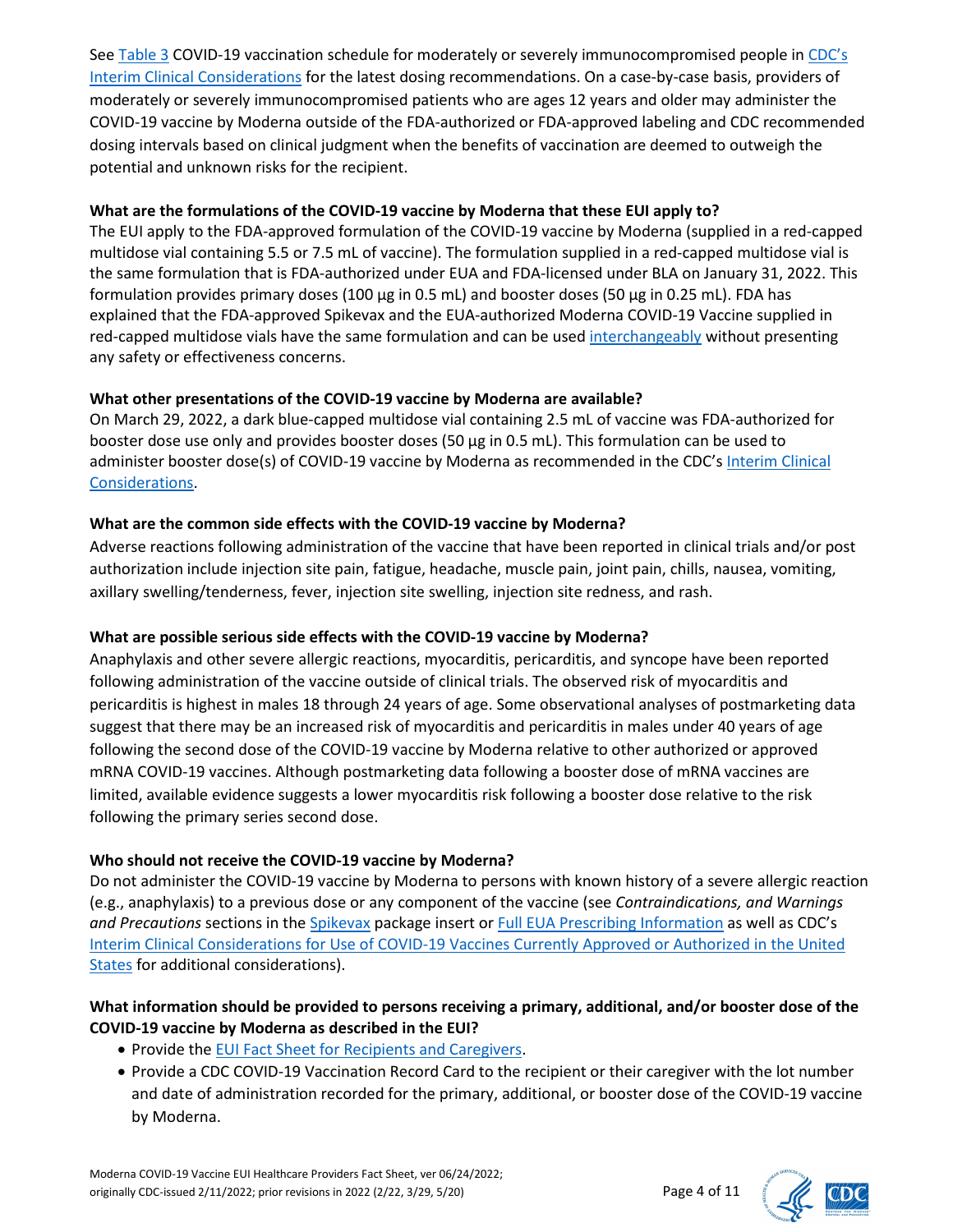• Provide the v-safe information sheet to vaccine recipients/caregivers and encourage vaccine recipients to participate in v-safe. V-safe is a voluntary smartphone-based tool that uses text messaging and web surveys to check in with people who have been vaccinated to identify potential side effects after COVID-19 vaccination. V-safe asks questions that help CDC monitor the safety of COVID-19 vaccines. For more information, visit: [www.cdc.gov/vsafe.](http://www.cdc.gov/vsafe)

## **What is the available supporting evidence for use of the COVID-19 vaccine by Moderna for additional primary or booster doses in people who received a primary vaccination with non-FDA authorized or approved COVID-19 vaccines?**

CDC has not systematically evaluated the safety, immunogenicity, and efficacy of an additional dose of the COVID-19 vaccine by Moderna (as either an additional primary dose for certain immunocompromised persons or as a booster dose) following receipt of primary vaccination with a non-FDA authorized or approved COVID-19 vaccine. However, studies of COVID-19 vaccine boosting in the United Kingdom have shown that a third dose of AstraZeneca, Moderna, or Pfizer-BioNTech COVID-19 vaccines successfully boosted immune responses in people who had been primed with two doses of Pfizer-BioNTech or AstraZeneca COVID-19 vaccines approximately 3 months earlier. Levels of binding (IgG) and neutralizing antibodies, including against Delta variant, were generally higher when an mRNA vaccine was used as either a heterologous or homologous boost (Munro et al., 2021)). Frequencies of local and systemic adverse reactions in the 7 days post booster vaccination were higher with heterologous than homologous boosters and in those aged under 70 years when compared to older recipients. Among all mRNA vaccines, the 100 microgram COVID-19 vaccine by Moderna was the most reactogenic (Munro et al., 2021).

WHO's Strategic Advisory Group of Experts (SAGE) on Immunization has noted that although data are currently limited on the safety, immunogenicity, and effectiveness of heterologous versus homologous additional doses, evolving evidence suggests that use of a heterologous vaccine for an additional dose may be more immunogenic than a homologous series. In its recommendations for an additional dose in certain immunocompromised people and in people aged 60 years and over who received Sinopharm BIBP or Sinovac-CoronaVac COVID-19 vaccines as a 2-dose primary series, WHO has advised that countries can consider heterologous additional doses based on supply availability (WHO SAGE, 2021a-c).

More than 80 countries are using boosters after non-FDA authorized or approved COVID-19 vaccines. Countries such as the United Kingdom (JCVI, 2021a-b), Canada (National Advisory Committee on Vaccination, 2021), Germany, and France have recommended heterologous dosing, including with use of the Moderna COVID-19 vaccine, for an additional primary series and/or booster dose based on their reviews of available immunological and safety data, as well as the epidemiology of COVID-19 and other contextual factors.

Effectiveness of a Moderna COVID-19 Vaccine (0.25 mL [50 μg of mRNA]) booster dose in individuals who completed primary vaccination with another authorized or approved COVID-19 vaccine (homologous or heterologous booster dose) is inferred from immunogenicity data supporting effectiveness of a Moderna COVID-19 Vaccine (0.25 mL [50 μg of mRNA]) booster dose administered following completion of a Moderna COVID-19 Vaccine primary series and from immunogenicity data from an independent Phase 1/2 open-label clinical trial [\(NCT04889209\)](https://clinicaltrials.gov/ct2/show/NCT04889209) conducted in the United States that evaluated a booster dose (0.5 mL [100 μg of mRNA]) of the Moderna COVID-19 Vaccine. In this study, adults who had completed primary vaccination with a Moderna COVID-19 Vaccine 2-dose series (N=151), a Janssen COVID-19 Vaccine single dose (N=156), or a Pfizer-BioNTech COVID-19 Vaccine 2-dose series (N=151) at least 12 weeks (range 12 to 20 weeks) prior to enrollment and who reported no history of SARS-CoV-2 infection were randomized 1:1:1 to receive a booster dose of one of three vaccines: Moderna COVID-19 Vaccine, Janssen COVID-19 Vaccine, or Pfizer-BioNTech COVID-19 Vaccine. Neutralizing antibody titers, as measured by a pseudovirus neutralization assay using a lentivirus expressing the SARS-CoV-2 Spike protein with D614G mutation, were assessed on Day 1 prior to

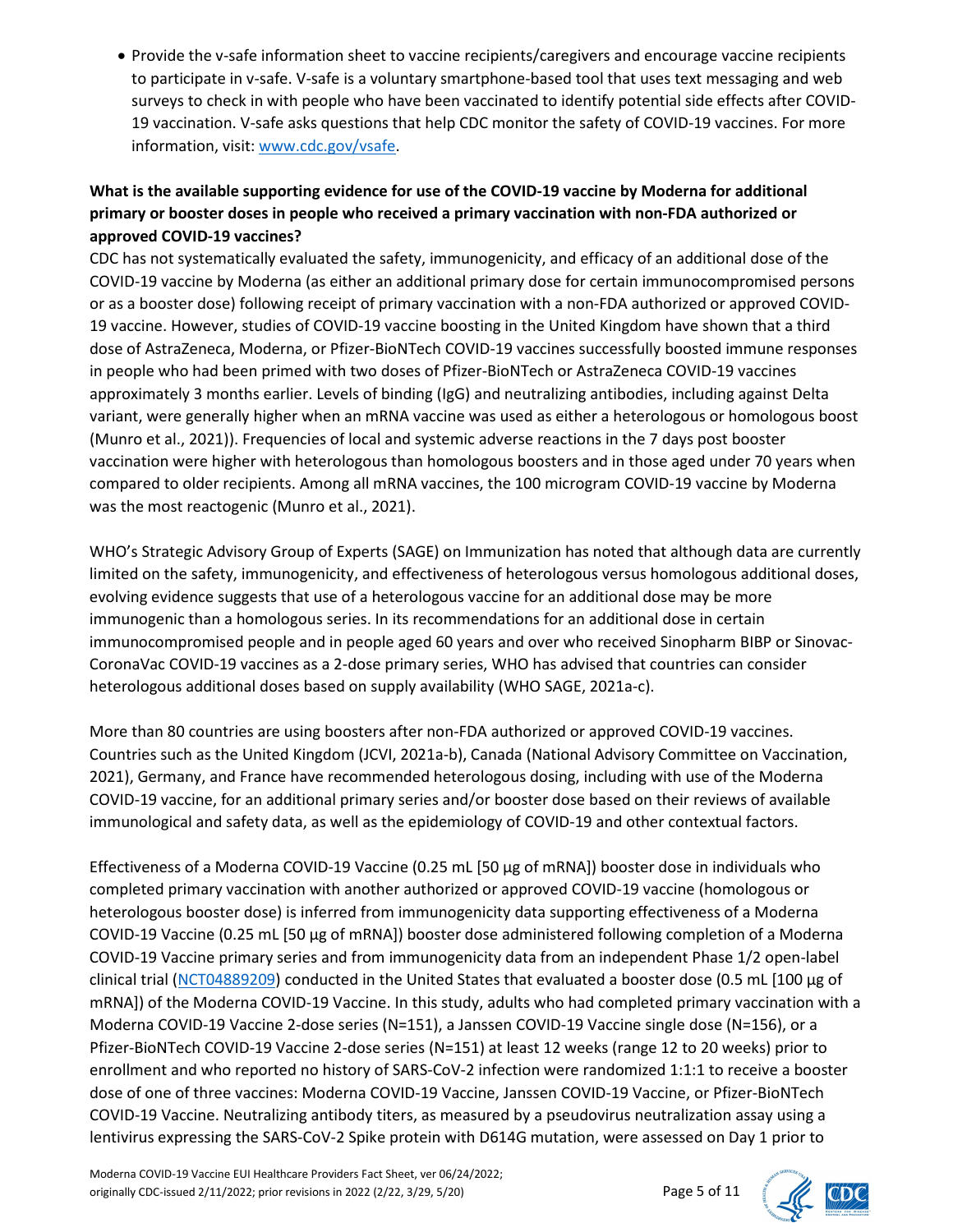administration of the booster dose and on Day 15 after the booster dose. A booster response to the Moderna COVID-19 Vaccine (0.5 mL [100 μg of mRNA]) was demonstrated regardless of primary vaccination.

Recent studies indicate that additional doses in people who are moderately or severely immunocompromised are safe and can increase antibody response. Small studies in solid organ transplant recipients in Toulouse, Strasbourg, and Baltimore demonstrate immunogenicity of a 4th mRNA dose when administered 1–2 months after the 3rd dose (Kamar et al., 2021; Benotmane et al., preprint; Alejo et al., 2021). Multiple studies, including COV-BOOST and the NIH mix-and-match study demonstrated safety and immunogenicity of a booster dose in the general population when administered at intervals as short as 3 months following a 2-dose primary series (Munro et al., 2021; Atmar et al., preprint). Finally, multiple countries have implemented booster doses at least 3 months after primary vaccination in the general population (e.g., UK, Germany, Netherlands).

## **What is the available supporting evidence for a longer/extended interval (8 weeks) between the first and second dose in the mRNA vaccine primary series schedule?**

New evidence suggests that an interval longer than 4 weeks between primary series doses may reduce the risk of myocarditis and result in greater immunogenicity and effectiveness, such that there may be greater benefits and fewer risks with this dosing interval; however, the benefit of delaying the second dose beyond an interval of 8 weeks may be limited.

Several studies provide evidence that indicate greater immunogenicity and vaccine effectiveness (VE) following a longer interval between the first and second dose of the mRNA primary series.

- Neutralizing antibody titers were higher following an extended dosing (6-14 weeks) interval with mRNA vaccine, compared to a standard 3–4 week interval (Payne, 2021; Grunau 2021; Amirthalingam, 2021; Parry, 2022).
- Among an observational cohort of SARS-CoV-2 infection naïve health care workers (n=334) in the United Kingdom, persons who received Pfizer-BioNTech COVID-19 Vaccine following an extended dosing interval (6–14 week) had higher neutralizing antibody titers and antigen-specific B cell responses 4 weeks after their second dose, compared to persons with a short interval (3–4 week) (Payne, 2021).
	- o Investigators observed sustained B and T cell responses, noting that the longer interval between vaccine doses may promote efficient T cell expansion and long-term memory cell persistence (Payne, 2021).
- In a large test-negative design study to evaluate VE among adults aged ≥18 years in British Columbia and Quebec, Canada, two-dose mRNA VE against infection and hospitalization was significantly higher with a longer dosing interval (7–8 weeks vs. 3–4 weeks) (Skowronski, 2021). VE appeared to plateau at the 7–8 week interval.
- A test-negative case control study among adults aged 50–89 years in England demonstrated that Pfizer-BioNTech VE was higher with longer (>6 weeks) intervals compared to short (3–4 weeks) intervals for all age groups (Amirthalingam, 2021).

A longer interval between the first and second dose of mRNA vaccines may improve safety, especially for young men.

- In an unpublished (preprint) retrospective population-based cohort using Canada's provincial vaccine registry and passive vaccine safety surveillance between December 2020 and September 2021, reported rates of myocarditis/pericarditis among all persons were greater with shorter intervals (3–4 weeks) between dose 1 and dose 2 compared to extended intervals (≥8 weeks) for both Moderna (unadjusted rate ratio [RR]= 5.2, 95% CI 2.6–10.0) and Pfizer-BioNTech (RR=5.5, 95% CI 3.1–9.6) (Buchan, preprint).
- The lower reported rates of myocarditis/pericarditis among persons receiving their second vaccine dose at extended intervals (≥8 weeks) was observed across schedules of mRNA vaccine primary series (i.e., Pfizer-Pfizer, Moderna-Moderna, Pfizer-Moderna) (Buchan, preprint).



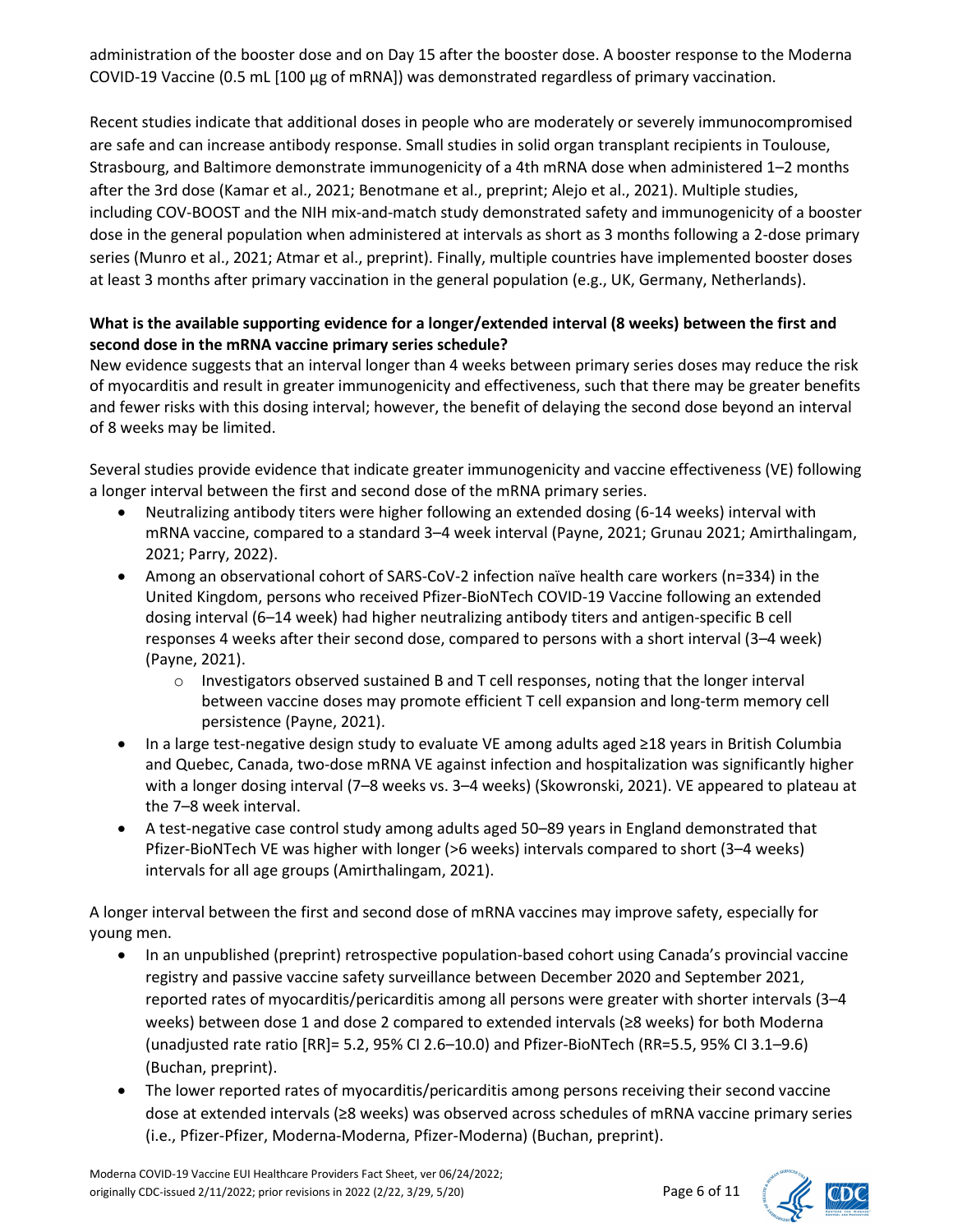Countries such as Australia, Canada, Denmark, Finland, France, Germany, Norway, Taiwan, and the United Kingdom have recommended extended mRNA vaccine primary series dosing for all persons or specific subgroups, based on their reviews of available immunological, safety, and effectiveness data, as well as the epidemiology of COVID-19, operational considerations, and other contextual factors.

**What is the available supporting evidence for use of the COVID-19 vaccine by Moderna for a second booster dose in people who have received a primary dose and first booster dose with Janssen COVID-19** V**accine?**  Real-world VE data from the use of COVID-19 vaccines in the U.S. have suggested that the Janssen COVID-19 Vaccine may have lower VE against both infection and severe disease compared to mRNA vaccines (IVY Network, 2021). Additionally, evidence is accumulating from observational studies in the U.S. to suggest individuals who have received Janssen COVID-19 Vaccine as both the primary vaccination and booster may have lower protection. In a recent study from CDC VISION network, VE against laboratory-confirmed COVID-19-associated emergency department and urgent care (ED/UC) encounters within 7-120 days since booster dose was 54% after 2 Janssen doses, 79% after 1 Janssen/1 mRNA dose, and 83% after 3 mRNA doses. VE estimates for the same vaccine regimens against laboratory-confirmed COVID-19-associated hospitalizations within 7-120 days since booster dose were 67%, 78%, and 90%, respectively (Natarajan et al., 2022).

**What is the available supporting evidence for delaying a second primary dose in people who recently had SARS-CoV-2 infection by 3 months from symptom onset or positive test (if infection was asymptomatic)?** SARS-CoV-2 infection induces a robust humoral and cellular immune response (CDC, 2021). Additionally, a longer interval of at least 3 or 6 months between infection and vaccination may improve immune response by allowing time for the response to mature and avoiding interference from the vaccine (Abu-Raddad L, 2021; Zhong, 2021). Multiple large-scale studies have observed decreased risk of subsequent infection with antigenically similar variants by 80-93% for months after infection (CDC, 2021). Delaying vaccination for 3 months after infection may therefore help to maximize protection with minimal risk to the individual. However, robustness and duration of protection is variable (National Collaborating Center for Methods and Tools, 2021). The circulating variant, as well as individual-level factors such as age and comorbidities, can impact level of protection. For example, overall risk of reinfection increased during the Omicron wave, and protection from infection or vaccination, was less robust than against previous variants (Pulliam et al., 2022). Additionally, some populations (e.g., older adults, immunocompromised) may have decreased levels of protection following infection, necessitating an interval that balances the benefits and risks of delaying vaccination after infection at a population level.

Vaccination continues to be recommended regardless of the option for delaying vaccination after infection. Numerous immunologic studies and a growing number of epidemiologic studies have shown that vaccinating previously infected individuals significantly enhances their immune response and effectively reduces the risk of subsequent infection, including in the setting of increased circulation of more infectious variants (CDC, 2021).

## **What is the available supporting evidence for revaccination of people who received COVID-19 vaccine during B-cell-depleting therapy administered over a limited period?**

Studies of people on B-cell-depleting therapies indicate patients do not achieve adequate seroconversion or have a decreased odds ratio of seroconversion if they were vaccinated during therapy (Haggenberg, 2022a; Haggenberg, 2022b).The timing of vaccination relative to therapy influences vaccine immunogenicity; vaccination at least 6 months after therapy has demonstrated improved seroconversion (Kornek, 2022; Schietzel, 2022, Disanto, 2021). The option to be revaccinated for people who received vaccination during therapy would allow the opportunity to develop a more sufficient immune response.

## **Risk-Benefit of the COVID-19 vaccine by Moderna as Primary, Additional, and/or Booster Vaccination for Individuals Described in the EUI**

The duration of vaccine-induced protection from primary vaccination with COVID-19 vaccines is unknown. Efficacy data from clinical studies of 2-dose primary series supported benefit of the COVID-19 vaccine by Moderna in preventing severe COVID-19 and supported its FDA approval. Effectiveness of an additional



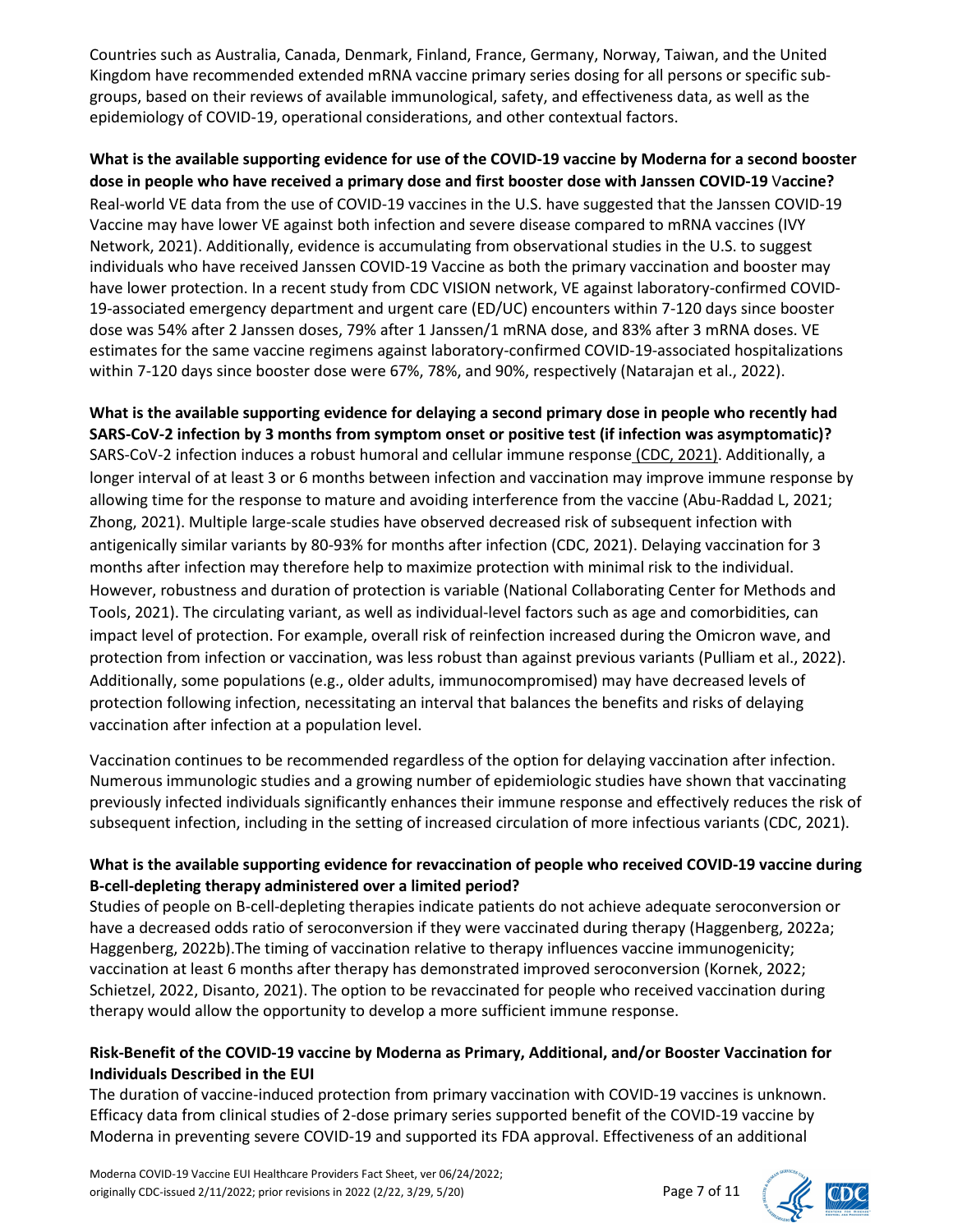primary dose of the COVID-19 vaccine by Moderna is inferred from immunogenicity data in immunocompromised adults who received a third 0.5 mL (100 μg of mRNA) primary dose. Rates of local or systemic adverse events with 50 μg booster dose were comparable to those observed after Dose 2 of the primary series (Miller, 2021; Das, 2021).

Effectiveness of a heterologous booster dose of COVID-19 vaccine by Moderna is inferred from data in adults who received a booster dose following primary vaccination with the Moderna COVID-19 vaccine or another FDA-authorized COVID-19 vaccine. Available data on the safety or efficacy of a Moderna COVID-19 vaccine dose after receipt of a non-FDA authorized or approved COVID-19 vaccine are limited. However, based on available information, it appears reasonable to anticipate that known and potential risks of an additional primary dose or a booster dose of the COVID-19 vaccine by Moderna may be outweighed by its likely benefit to enhance or restore protection by the primary vaccination, which might have waned over time, especially in people with immunocompromising conditions or taking immunosuppressive medications who may require a shorter interval for booster doses.

Refer to the CDC'[s Interim Clinical Considerations for Use of COVID-19 Vaccines](https://www.cdc.gov/vaccines/covid-19/clinical-considerations/covid-19-vaccines-us.html#overview-covid19-vax-recommendations) for additional information.

#### **Available Alternatives**

Currently, the Moderna COVID-19 vaccine and Pfizer-BioNTech COVID-19 vaccine are the only FDA-approved vaccines for which EUI provide for primary, additional, and/or booster dose administration.

#### **Reporting Adverse Event or Medication Errors**

The vaccination provider is responsible for mandatory reporting of the following to the Vaccine Adverse Event Reporting System (VAERS):

- vaccine administration errors whether or not associated with an adverse event,
- serious adverse events (irrespective of attribution to vaccination),
- cases of Multisystem Inflammatory Syndrome (MIS) in adults and children, and
- cases of COVID-19 that result in hospitalization or death.

Complete and submit reports to VAERS online a[t https://vaers.hhs.gov/reportevent.html.](https://vaers.hhs.gov/reportevent.html) For further assistance with reporting to VAERS call 1-800-822-7967.

#### **References**

Abu-Raddad L, Chemaitelly H, Ayoub HH, et al. Association of Prior SARS-CoV-2 Infection With Risk of Breakthrough Infection Following mRNA Vaccination in Qatar. *JAMA*. 2021;326(19):1930-1939. <https://jamanetwork.com/journals/jama/fullarticle/2785918>

Alejo J., et al. Antibody Response to a Fourth Dose of a SARS-CoV-2 Vaccine in Solid Organ Transplant Recipients: A Case Series. *Transplantation* 2021;105(21):e280-e281.

Amirthalingam G, Bernal, JL, Andrews, NJ, et al. Serological responses and vaccine effectiveness for extended COVID-19 vaccine schedules in England. *Nat Commun* 12, 7217 (2021)[. https://doi.org/10.1038/s41467-021-](https://doi.org/10.1038/s41467-021-27410-5) [27410-5](https://doi.org/10.1038/s41467-021-27410-5)

Atmar, R.L., et al. Heterologous SARS-CoV-2 Booster Vaccinations – Preliminary Report. *medRxiv* Preprint. doi: [10.1101/2021.10.10.21264827](https://dx.doi.org/10.1101%2F2021.10.10.21264827)

Benotmane, I., Bruel T., Planas, D., Fafi-Kremer, S., Schwarz, O., Caillard, S. A fourth dose of the mRNA-1273 SARS-CoV-2 vaccine improves serum neutralization against the delta variant in kidney transplant recipients. Preprint[: https://www.medrxiv.org/content/10.1101/2021.11.25.21266704v1](https://www.medrxiv.org/content/10.1101/2021.11.25.21266704v1)

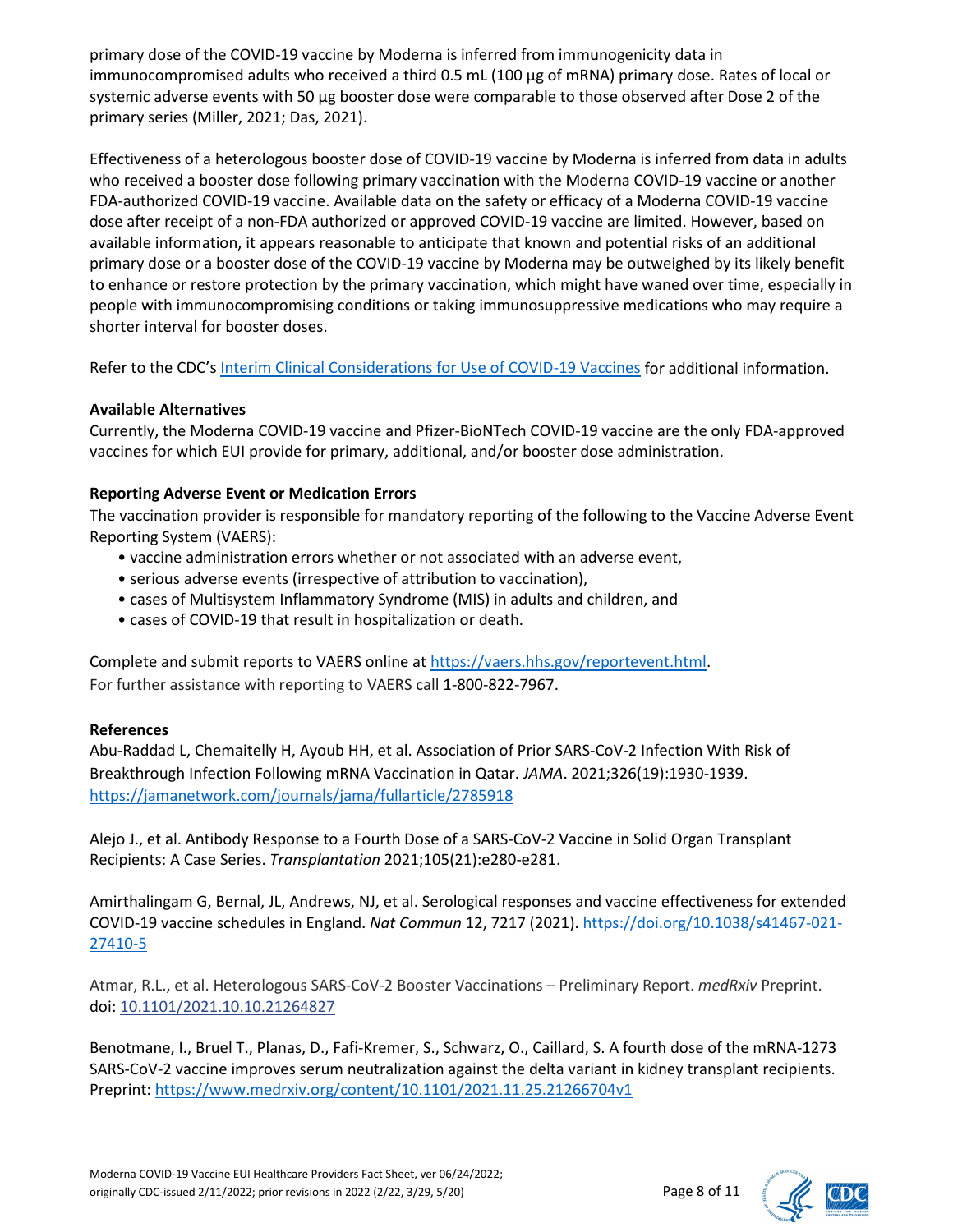Buchan SA, et al. Epidemiology of myocarditis and pericarditis following mRNA vaccines in Ontario, Canada: by vaccine product, schedule and interval.

CDC. Science Brief: SARS-CoV-2 infection-induced and vaccine-induced immunity. 2021. <https://www.cdc.gov/coronavirus/2019-ncov/science/science-briefs/vaccine-induced-immunity.html>

Das, R. Update on 50 µg Booster Dose of Moderna COVID-19 Vaccine in Individuals ≥18 Years of Age. Advisory Committee on Immunization Practices meeting, November 19, 2021: https://www.cdc.gov/vaccines/acip/meetings/downloads/slides-2021-11-19/03-COVID-Das-508.pdf

Disanto G, Sacco R, Bernasconi, E. Association of Disease-Modifying Treatment and Anti-CD20 Infusion Timing With Humoral Response to 2 SARS-CoV-2 Vaccines in Patients With Multiple Sclerosis. JAMA Neurology. 2021;78(12):1529-1531.

FDA. Fact Sheet for Healthcare Providers Administering Vaccine. Emergency Use Authorization of the Moderna COVID-19 Vaccine to Prevent Coronavirus Disease 2019, Revised January 3, 2022 [https://www.fda.gov/emergency-preparedness-and-response/coronavirus-disease-2019-covid-19/Spikevax](https://www.fda.gov/emergency-preparedness-and-response/coronavirus-disease-2019-covid-19/comirnaty-and-pfizer-biontech-covid-19-vaccine)[and-Moderna-covid-19-vaccine](https://www.fda.gov/emergency-preparedness-and-response/coronavirus-disease-2019-covid-19/comirnaty-and-pfizer-biontech-covid-19-vaccine)

Grunau B et al. A Higher Antibody Response Is Generated With a 6- to 7-Week (vs Standard) Severe Acute Respiratory Syndrome Coronavirus 2 (SARS-CoV-2) Vaccine Dosing Interval. Clin Infect Dis. 2021 Nov 30: ciab938. Published online 2021 Nov 30. doi: 10.1093/cid/ciab938

Haggenburg S, Hofsink Q, Lissenberg-Witte BI, et al. Three-dose mRNA-1273 vaccination schedule: sufficient antibody response in majority of immunocompromised hematology patients. medRxiv. 2022a. Preprint. doi: https://doi.org/10.1101/2022.04.08.22273602

Haggenburg S, Lissenberg-Witte B.I, van Binnendijk RS., et al. Quantitative analysis of mRNA-1273 COVID-19 vaccination response in immunocompromised adult hematology patients. Blood Advances. 2022;6(5):1537- 1546.

IVY Network. Comparative Effectiveness of Moderna, Pfizer-BioNTech, and Janssen (Johnson & Johnson) Vaccines in Preventing COVID-19 Hospitalizations Among Adults Without Immunocompromising Conditions — United States, March–August 2021. *MMWR;*70(38):1337-13430

Joint Committee on Vaccination and Immunisation (JCVI). JCVI statement regarding a COVID-19 booster vaccine programme for winter 2021 to 2022. London (United Kingdom): Department of Health & Social Care; 14 Sept 2021. [https://www.gov.uk/government/publications/jcvi-statement-september-2021-covid-19](https://www.gov.uk/government/publications/jcvi-statement-september-2021-covid-19-booster-vaccine-programme-for-winter-2021-to-2022/jcvi-statement-regarding-a-covid-19-booster-vaccine-programme-for-winter-2021-to-2022) [booster-vaccine-programme-for-winter-2021-to-2022/jcvi-statement-regarding-a-covid-19-booster-vaccine](https://www.gov.uk/government/publications/jcvi-statement-september-2021-covid-19-booster-vaccine-programme-for-winter-2021-to-2022/jcvi-statement-regarding-a-covid-19-booster-vaccine-programme-for-winter-2021-to-2022)[programme-for-winter-2021-to-2022.](https://www.gov.uk/government/publications/jcvi-statement-september-2021-covid-19-booster-vaccine-programme-for-winter-2021-to-2022/jcvi-statement-regarding-a-covid-19-booster-vaccine-programme-for-winter-2021-to-2022)

Joint Committee on Vaccination and Immunisation (JCVI) advice on third primary dose vaccination. London (United Kingdom): Department of Health & Social Care; 1 Sept 2021. [https://www.gov.uk/government/publications/third-primary-covid-19-vaccine-dose-for-people-who-are](https://www.gov.uk/government/publications/third-primary-covid-19-vaccine-dose-for-people-who-are-immunosuppressed-jcvi-advice/joint-committee-on-vaccination-and-immunisation-jcvi-advice-on-third-primary-dose-vaccination.%2010)[immunosuppressed-jcvi-advice/joint-committee-on-vaccination-and-immunisation-jcvi-advice-on-third](https://www.gov.uk/government/publications/third-primary-covid-19-vaccine-dose-for-people-who-are-immunosuppressed-jcvi-advice/joint-committee-on-vaccination-and-immunisation-jcvi-advice-on-third-primary-dose-vaccination.%2010)[primary-dose-vaccination.](https://www.gov.uk/government/publications/third-primary-covid-19-vaccine-dose-for-people-who-are-immunosuppressed-jcvi-advice/joint-committee-on-vaccination-and-immunisation-jcvi-advice-on-third-primary-dose-vaccination.%2010) 

Kamar, N., Abravanel, F., Marion O. Assessment of 4 doses of SARS-CoV-2 messenger RNA-based vaccine in recipients of a solid organ transplant. *Infection Diseases* 2021;4(11):e2136030.

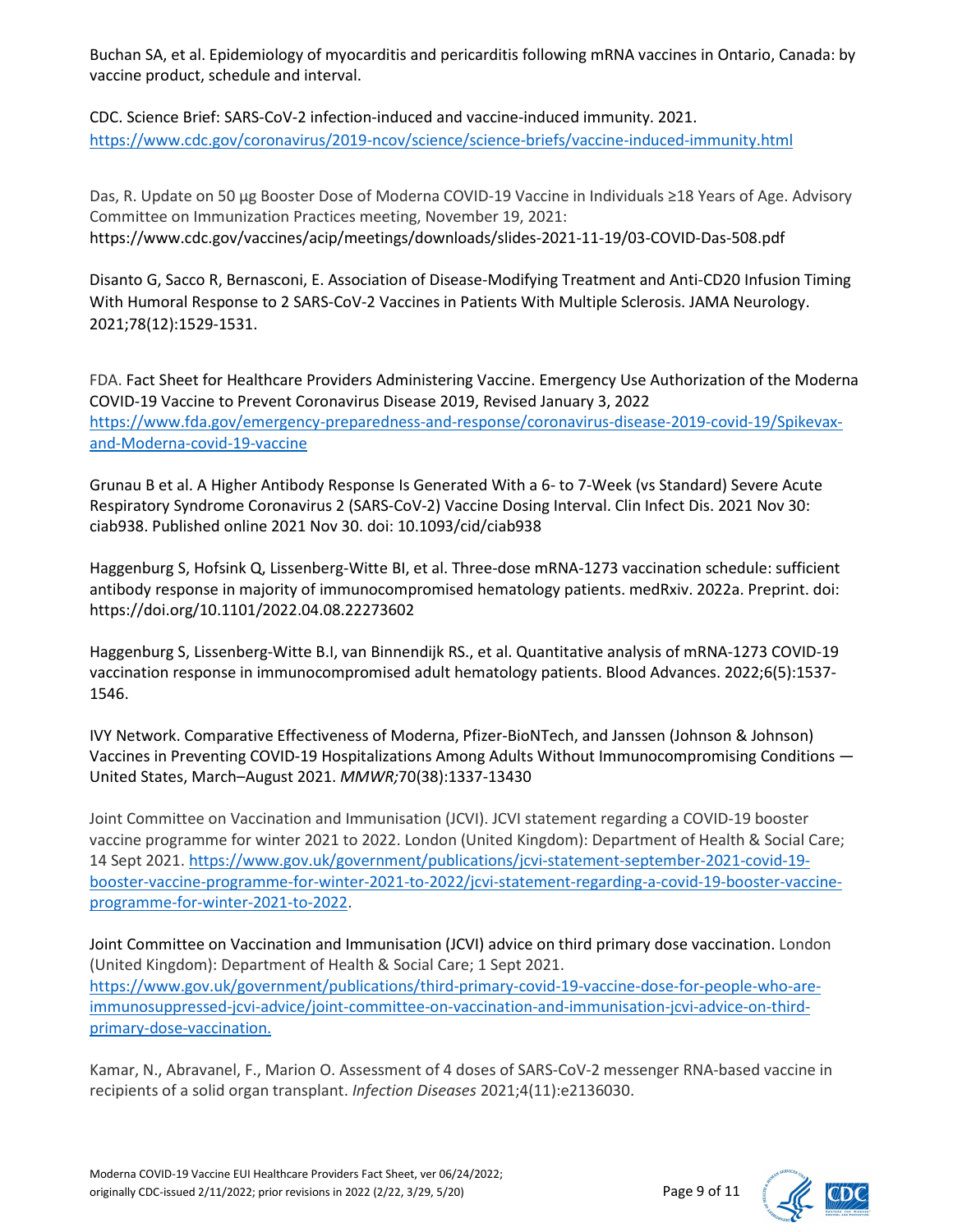Kornek B, Leutmezer F, Rommer PS, et al. B Cell Depletion and SARS-CoV-2 Vaccine Responses in Neuroimmunologic Patients. Annals of Neurology. 2022;91:342-352.

Miller, Jacqueline. Safety and Immunogenicity of a 50 µg Booster Dose of Moderna COVID-19 Vaccine. Advisory Committee on Immunization Practices meeting, October 21, 2021: <https://www.cdc.gov/vaccines/acip/meetings/downloads/slides-2021-10-20-21/02-COVID-Miller-508.pdf>

Munro, Alasdair PS, et al. "Safety and immunogenicity of seven COVID-19 vaccines as a third dose (booster) following two doses of ChAdOx1 nCov-19 or BNT162b2 in the UK (COV-BOOST): a blinded, multicentre, randomised, controlled, phase 2 trial." The Lancet (2021).

Natarajan, et al. Effectiveness of Homologous and Heterologous COVID-19 Booster Doses Following 1 Ad.26.COV2.S (Janssen [Johnson & Johnson]) Vaccine Dose Against COVID-19–Associated Emergency Department and Urgent Care Encounters and Hospitalizations Among Adults — VISION Network, 10 States, December 2021–March 2022. *MMWR.* (2022). Available at: https://www.cdc.gov/mmwr/volumes/71/wr/mm7113e2.htm?s\_cid=mm7113e2\_w

National Advisory Committee on Vaccination. An Advisory Committee Statement: Guidance on booster COVID-19 vaccine doses in Canada. Public Health Agency of Canada; 3 Dec 2021. [https://www.canada.ca/content/dam/phac-aspc/documents/services/immunization/national-advisory](https://www.canada.ca/content/dam/phac-aspc/documents/services/immunization/national-advisory-committee-on-immunization-naci/guidance-booster-covid-19-vaccine-doses/guidance-booster-covid-19-vaccine-doses.pdf)[committee-on-immunization-naci/guidance-booster-covid-19-vaccine-doses/guidance-booster-covid-19](https://www.canada.ca/content/dam/phac-aspc/documents/services/immunization/national-advisory-committee-on-immunization-naci/guidance-booster-covid-19-vaccine-doses/guidance-booster-covid-19-vaccine-doses.pdf) [vaccine-doses.pdf](https://www.canada.ca/content/dam/phac-aspc/documents/services/immunization/national-advisory-committee-on-immunization-naci/guidance-booster-covid-19-vaccine-doses/guidance-booster-covid-19-vaccine-doses.pdf)

National Collaborating Centre for Methods and Tools. Rapid Review Update 1: What is the ongoing effectiveness, immunogenicity, and safety of COVID-19 vaccines in persons who have had a prior, confirmed COVID-19 infection?. Hamilton (ON): McMaster University; 2021. Available from[: https://www.nccmt.ca/covid-](https://www.nccmt.ca/covid-19/covid-19-rapid-evidence-service/36)[19/covid-19-rapid-evidence-service/36.](https://www.nccmt.ca/covid-19/covid-19-rapid-evidence-service/36)

Parry H, Bruton R, Stephens C, et al. Extended interval BNT162b2 vaccination enhances peak antibody generation. npj Vaccines 7, 14 (2022)[. https://doi.org/10.1038/s41541-022-00432-w](https://doi.org/10.1038/s41541-022-00432-w)

Payne RP, Longet S, Austin JA, et al. 2021. Immunogenicity of standard and extended dosing intervals of BNT162b2 mRNA vaccine. Cell. doi: 10.1016/j.cell.2021.10.011

Pulliam JRC, van Schalkwyk C, Govender N, et al. Increased risk of SARS-CoV-2 reinfection associated with emergence of the Omicron variant in South Africa. 2022[. https://doi.org/10.1101/2021.11.11.21266068](https://doi.org/10.1101/2021.11.11.21266068)

Schietzel S, Anderegg M, Limacher A, et al. Humoral and cellular immune responses on SARS-CoV-2 vaccines in patients with anti-CD20 therapies: a systematic review and meta-analysis of 1342 patients. Infections. 2022;8:e002036. doi:10.1136/rmdopen-2021-002036.

Skowronski DM. 2021, MedRxiv preprint. Two-dose SARS-CoV-2 vaccine effectiveness with mixed schedules and extended dosing intervals: test-negative design studies from British Columbia and Quebec, Canada. <https://www.medrxiv.org/content/10.1101/2021.10.26.21265397v1>

WHO Strategic Advisory Group of Experts on Immunization (SAGE). Interim recommendations for an extended primary series with an additional vaccine dose for COVID-19 vaccination in immunocompromised persons;.updated 26 October 2021. Geneva: World Health Organization; 2021. [https://www.who.int/publications/i/item/WHO-2019-nCoV-vaccines-SAGE\\_recommendation](https://www.who.int/publications/i/item/WHO-2019-nCoV-vaccines-SAGE_recommendation-immunocompromised-persons)[immunocompromised-persons.](https://www.who.int/publications/i/item/WHO-2019-nCoV-vaccines-SAGE_recommendation-immunocompromised-persons)